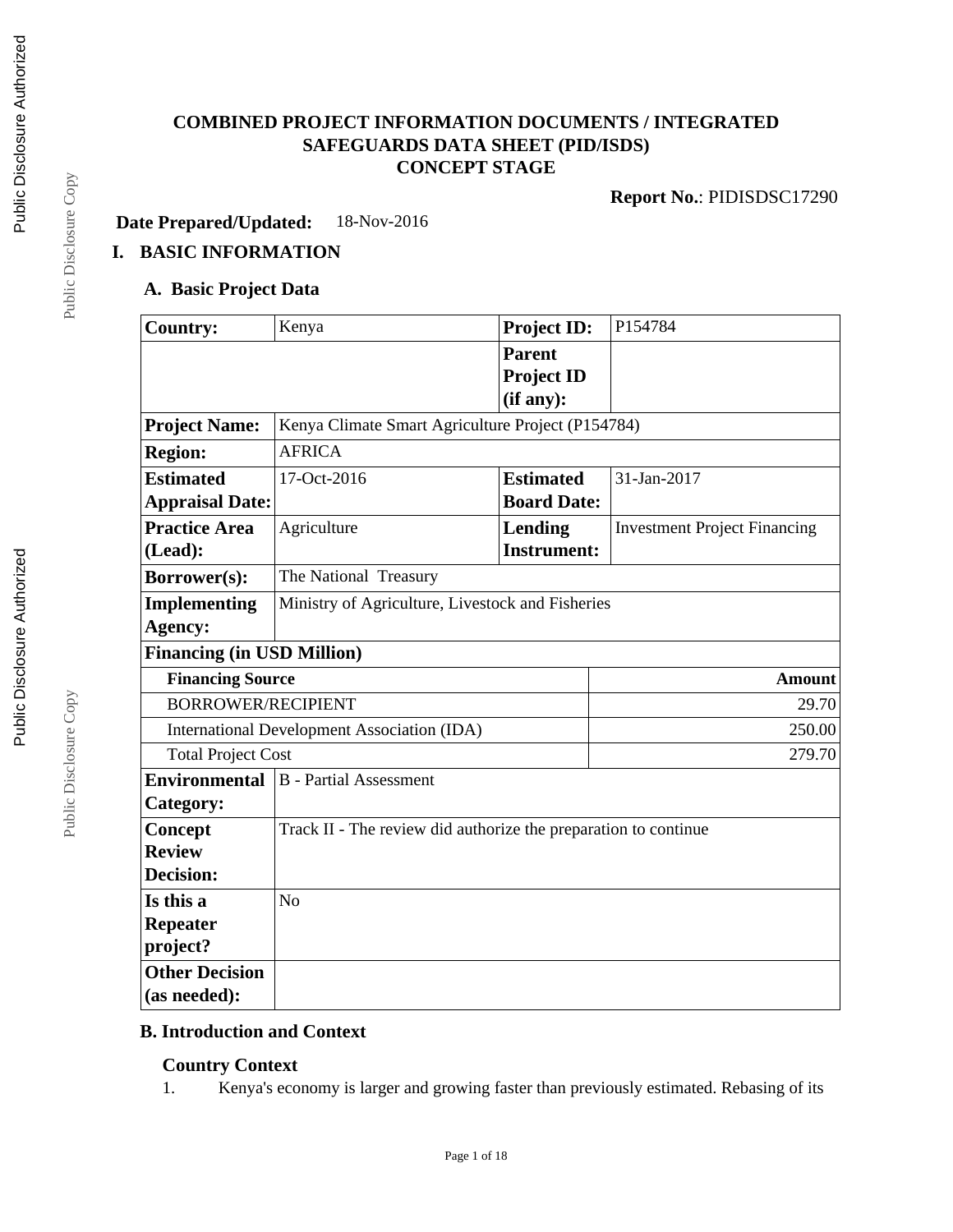Gross Domestic Product (GDP) reveals that Kenya?s economy is the ninth largest in Africa and fifth largest in Sub-Saharan Africa (after Nigeria, South Africa, Angola, and Sudan) . Kenya?s growth compares favorably with other countries. It no longer lags behind its regional peers or other lower-middle-income countries. Average growth between 2010 and 2013 was 6.2 percent? significantly higher than the 5.3 percent average for Sub-Saharan Africa. Kenya?s 2013 growth rate of 5.7 percent was above the 5.0 percent average growth rate for lower-middle income countries. In December 2014, Kenya?s GDP was estimated at US\$55.2 billion (up from US\$44.1 billion before rebasing), with GDP per capita standing at US\$1,246 (up from US\$994). Kenya is now a lower-middle-income country, according to the World Bank classification, with Gross National Income (GNI) per capita of US\$1,160 in 2013. The economy was estimated to have grown 5.4 percent in 2014 and expected to grow by 6 percent in 2015 on the backdrop of significant improvement in external and internal balances, such as falling oil prices; and public investment, mainly in infrastructure (energy and the standard gauge railway). The World Bank projects that Kenya?s GDP will grow 6.6 percent in 2016, and 7.0 percent in 2017.

2. Although poverty rates in Kenya seem to have fallen, formidable challenges at reducing poverty and increasing shared prosperity, in particular in rural areas, remain. Poverty reduction has been driven by solid growth across most sectors of the economy. But improvements in income are not evenly shared amongst people and inequality appears to be rising among regions. According to the World Bank Group Kenya Country Partnership Strategy (CPS 2014-2018), Kenya?s poverty rate has been falling?from 47 percent in 2005/06 to about 39 percent based on best estimates in 2012/13. But in the remote, arid, sparsely populated north-eastern parts of the country (Turkana, Mandera, and Wajir), poverty rates are above 80 percent. The scale of consumption poverty in Kenya is staggering, and is concentrated in rural areas. Based on the last national household budget survey, close to half of the population (nearly 17 million Kenyans) was poor in 2005. The vast majority of the poor lived in rural areas and were more likely to depend on income and consumption from crops and livestock, as their main source of livelihood. Revised poverty estimates indicate that in 2013 nearly 4 in 10 Kenyans continue to live in extreme poverty.

3. As the roles of national and county governments are restructured, and new county institutions are created, a fundamental challenge is to maintain the delivery of agricultural services. Under the new constitution adopted in 2010, the central government is devolving responsibility for multiple functions to 47 elected county governments and providing a minimum of 15 percent of national revenues to counties to carry out those functions. The main functions for agriculture (crop and animal husbandry services, extension, agricultural marketing and other related services) were transferred in August 2013 (the national government remains in charge of policy and research). With some exceptions, County agricultural services are in an embryonic state, with limited and in some cases no technical and/or operational capacity.

#### **Sectoral and Institutional Context**

4. In Kenya, agriculture remains one of the most important sectors of the economy. But about 83 percent of Kenya?s land area is in the Arid and Semi-Arid Lands (ASALs), which are mainly pastoral areas and the remaining 17 percent (where 80 percent of population lives) is classified as medium to high agricultural potential zone. In 2013, the sector contributed almost 27 percent to the national GDP . The crops, livestock and fisheries sub-sectors contributed approximately 78, 20 and 2 percent to agricultural GDP respectively. The sector employs more than 75 percent of the workforce (also accounts for more than one-fifth of formal employment), generates most of the country?s food requirements, and plays a key role in poverty reduction. It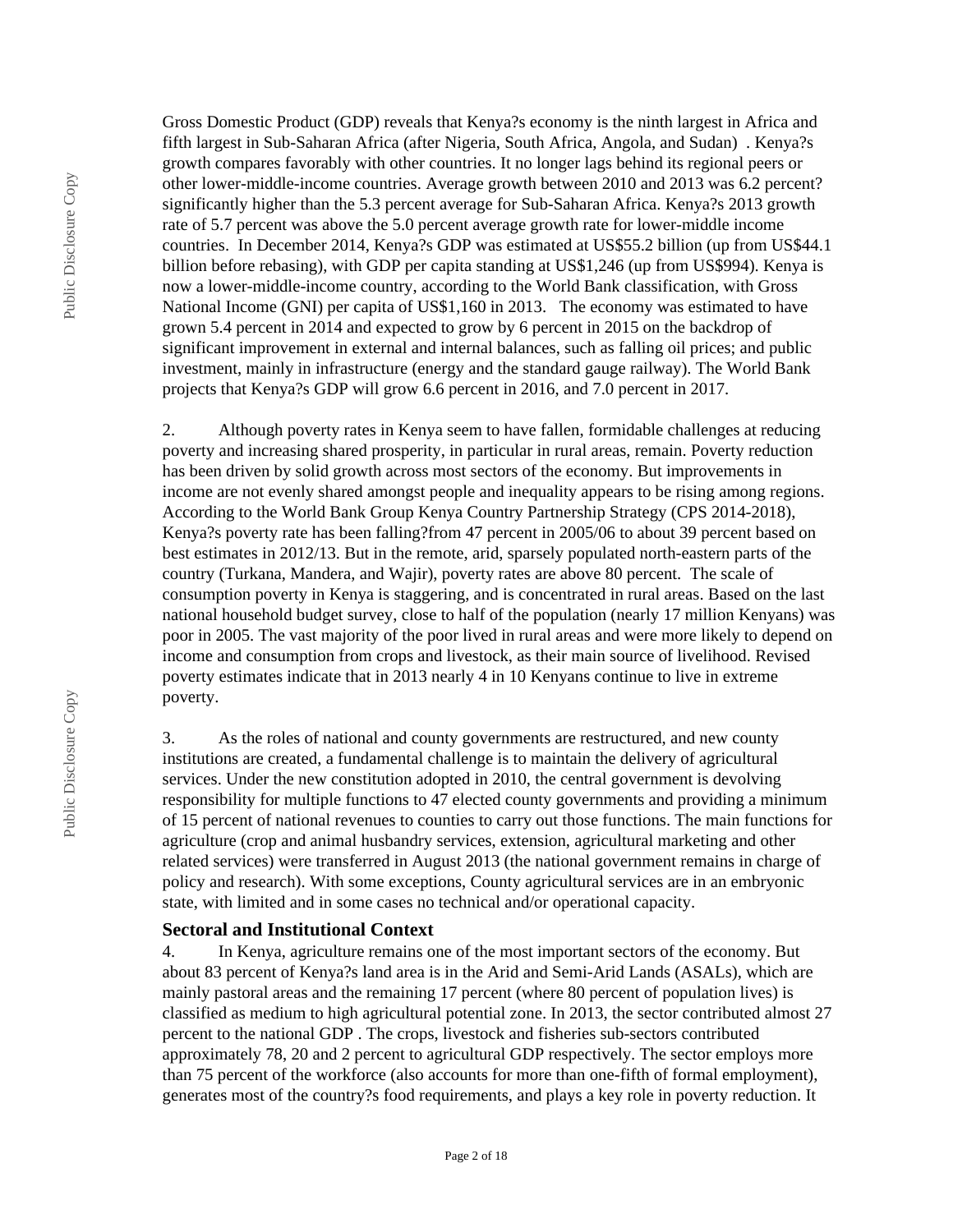also generates nearly two-thirds (65 percent) of merchandise exports and roughly 60 percent of foreign exchange earnings.

5. Overall, Kenya?s agricultural sector performance has been highly volatile with growth rates dipping into negative territory in nine years between 1980 and 2012 (Figure 1 below). Kenya?s agricultural growth rate has averaged between 3.4 percent during 1995-2003 and decreased to an average of 2.1 percent in 2003-2011 period. Recent years have witnessed increased volatility in agricultural growth rates with debilitating impacts on rural households incomes and employment; urban and rural food security, poverty reduction and the country?s overall economic growth. The sector?s growth in real gross value-added decelerated in 2013 to 2.9 percent from a revised growth of 4.2 percent in 2012. The lowest agricultural GDP growth rate and value-added was noted in 2008, during a period which Kenya experienced the postelection violence following the country?s 2007 general elections.

6. Extreme weather events, largely droughts and to a lesser extent floods, have been the principal driver behind the volatility in the agricultural sector?s performance in Kenya. The frequency and intensity of severe weather events have increased and this trend will be further amplified in the future as temperatures rise due to climate change . The World Bank?s agricultural sector risk assessment (2014) highlighted that recurring drought has profound effects on the agricultural sector, particularly in maize (main staple food) and livestock (in pastoral systems) production. Frequent drought events resulted in precipitous crop losses, livestock deaths, spikes in food prices, increased food insecurity and malnutrition for the poor and led to rural population displacement (temporary migrations).

7. Kenya?s strong reliance on rain fed maize production system in meeting its food needs and growing consolidation of production toward maize (and dry beans) has rendered the country increasingly vulnerable to supply disruptions and food shortages. Amid declining yields, productivity gains have come largely through land expansion into marginal areas that receive lower and more variable rainfall. This trend, coupled with Kenya? increasingly erratic rainfall, has made the country?s maize production more susceptible to moisture stress and year-on-year yield variability, with significant implications for national food security. This has contributed to a growing structural deficit in maize/food production, a gap currently filled by rising imports, aggravating the country?s exposure to globally-driven commodity price shocks. Emergency food aid and other ex-post responses has helped fuel growing dependency and declining resilience, particularly among the poorest and especially those in the ASALs.

8. Livestock production plays an important socio-economic role in many areas across Kenya, particularly in the ASALs where it accounts for as much as nine-tenths of employment and family income. Extensive livestock systems and pastoralists in Kenya?s northern rangelands are particularly vulnerable to the effects of drought. Estimated losses to livestock populations from droughts that have occurred within the most recent decade amount to more than US\$1.08 billion. Ancillary losses related to production assets and future income and the costs of ex-post response measures are likely several times that figure. The increased incidence of droughts across the ASALs in recent years means that affected communities have less time to recover and rebuild their assets. This has weakened traditional coping mechanisms and handicapped household resilience against future shocks.

9. Climate variability is already having an impact on agriculture and food security in Kenya,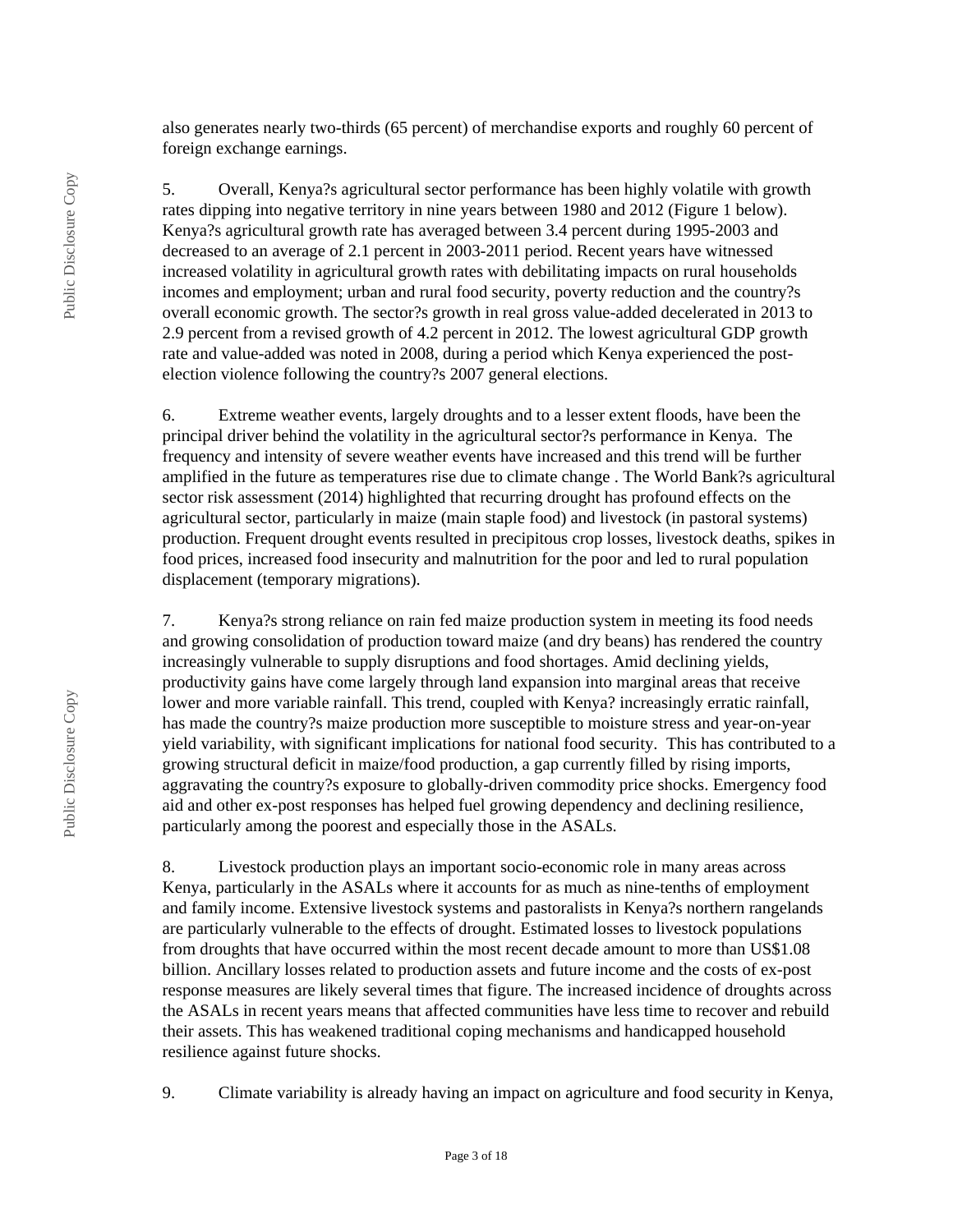Public Disclosure Copy

for coping ability.

diseases.

10. Kenya?s average annual temperatures increased by  $1\hat{A}^{\circ}C$  between 1960 and 2003, and by 1.5 $\hat{A}^{\circ}C$  in the country?s drier regions. Climate change is projected to reduce agricultural yields and livestock productivity, worsening the effect of climate shocks on the food system. Agriculture in Kenya is largely (98 percent) rain fed and thus extremely vulnerable to increasing temperatures and droughts. Estimates of crop yield and livestock losses will vary greatly, but most global climate models project severe and adverse consequences, especially for the most food-insecure regions. In Kenya, studies also show that by 2030, under a business as usual scenario, climate change will most likely reduce yields of staple crops (by 12 percent in maize, 23 percent in rice, and 13 percent in wheat). Crop land suitability is also expected to change, especially in wheat and maize. Depending on the region and types of production systems, water scarcity will result in less productive pastures, lower dairy yields, and higher risk of the spread of

as a result of increased prevalence of extreme events (especially droughts) and increased unpredictability of weather patterns. For example, severe droughts that occurred in 1991/92, 1995/96, 1998/2000, 2004/2005, and 2008-11, resulted in precipitous crop losses, livestock deaths, spikes in food prices, increased food insecurity and malnutrition for the poor, and led to rural population displacement (temporary migrations). Two noteworthy extreme climate events are the 1998 El Nino and the 2009 drought, which resulted in a combined total cost of US\$2.8 billion (about 7 percent of the 2010 GDP equivalent). Frequent droughts also make Kenya significantly food insecure. In 2015, it ranked 83rd of 109 countries, on the Global Food Security Index (GFSI). Kenya is also highly vulnerable to climate change risks. The Center for Global Development ranks Kenya 13th out of 233 countries globally for ?direct risks? due to ?extreme weather? and 71st out of 233 for ?overall vulnerability? to climate change, even when adjusted

11. Climate change will exacerbate the vulnerability of Kenya?s agricultural sector as projections show increases in mean annual temperature of  $1\hat{A}^{\circ}C$  to  $1.5\hat{A}^{\circ}C$  by 2030. Consequently, changes in rainfall distribution and more frequent extreme events, such as prolonged drought and floods are predicted to result in more water shortages, especially in ASAL regions. While precipitation is projected to increase between 0.2 and 0.4 percent per year in Kenya, the direction and magnitude of change will vary considerably across regions, and warming-induced increases in evaporation rates are likely to offset the benefits of precipitation increases in some regions. Meeting this challenge will require both investments in building resilience to near-term shocks and in adapting to long-term climate change. In this context, climate smart agriculture (CSA) offers an appropriate strategic framework for responding to and reducing the adverse effects of climate change.

12. Agriculture is the largest source of Greenhouse Gas (GHG) emissions in Kenya, contributing about 58.6 percent to total GHG emissions. Contributions of other sectors to national GHG emissions are: energy (25.3 percent), industry (3.2 percent) and waste management (1.2 percent). The agricultural sector is also a key driver of deforestation and land degradation, which account for an additional 32 percent of national GHG emissions. Agricultural emissions are likely to increase from 20 MtCO2e in 2010 to 27 MtCO2e in 2030, largely driven by livestock methane emissions, which account for 96.2 percent of agricultural emissions. Agriculture, therefore, needs to reduce its GHG emissions and become part of the solution to tackle climate change. The sector plays an important role in sequestering carbon in soil and trees on farms. It has the biophysical potential to offset and sequester about 20 percent of total annual emissions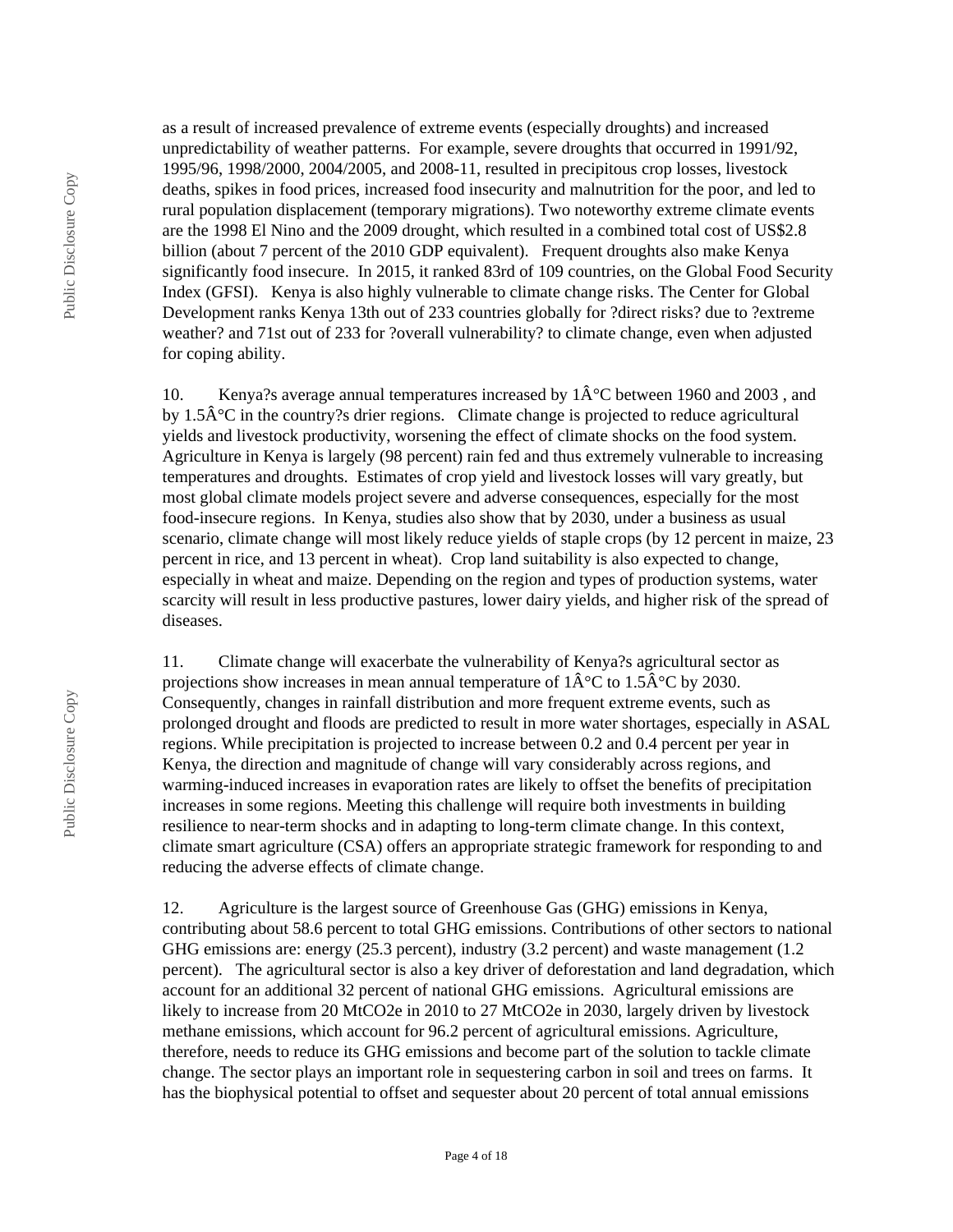through improved soil management techniques. Currently, the world?s soils hold three times more carbon than the atmosphere. Soils also have significant potential to absorb a larger amount of carbon from the atmosphere than they currently do. Restoring this carbon to the soil will not only sequester carbon from the atmosphere, but also boost productivity, increase water retention (leading to greater resilience when droughts occur), bring land back into production (thereby reducing pressure on biodiversity and forests), and boost incomes (thereby benefiting the rural poor). Similarly, Kenya?s livestock GHG emission intensities (i.e. amount of GHGs emitted per unit of product) amongst the highest in the world; this is mainly due to low livestock productivity. With the continuing rising demand for livestock products this threatens to become a growing problem. Increasing livestock productivity (e.g., through improved forages and providing adequate year-round feed resources) would increase incomes, protect people?s asset base, as well as reduce GHG e/unit of product.

13. The proposed CSA project can help Kenya meet the rising demand for food; and attain the Sustainable Development Goals (SDGs) of ending poverty (SDG1) and hunger (SDG2), and combating climate change and its impacts (SDG13). But this would require investing in agricultural technologies, innovations and management practices (TIMPs) that would lead into CSA?s triple-win: increased agricultural productivity, enhanced resilience to climate change, and reduced GHG emissions.

14. Kenya has a wide spectrum of CSA policies, strategies and plans that would help secure the triple-win. The Vision 2030 recognizes the significance of agriculture to its goal of achieving an average GDP growth rate of 10 percent per year up to the year 2030. This level of growth will be crucial for attaining the SDGs 1 and 2 of ending poverty and hunger, respectively. Kenya?s Agricultural Sector Development Strategy (ASDS, 2010?2020) operationalizes the Vision 2030 by focusing on transforming smallholder agriculture from low-productivity subsistence activities to more innovative, agri-business oriented agriculture. Regarding adaptation to climate change, ASDS prioritizes investments in weather information systems, research on drought tolerant crop varieties, soil and water conservation, water harvesting, and strengthening integrated pest management systems. For livestock, it prioritizes improved management of grazing systems, biogas, livestock diversification, and improved breeding of animals.

15. Kenya also has a National Climate Change Response Strategy (NCCRS, 2010) that provides a framework for integrating climate change into development priorities. The National Climate Change Action Plan (NCCAP, 2012) operationalizes the NCCRS, and emphasizes lowcarbon, climate-resilient development pathway for the economy that is critical for achieving SDG 13 of combating climate change and its impacts. In the NCCAP, Kenya planned for a low-carbon Nationally Appropriate Mitigation Actions (NAMAs) pathway for six sectors, namely energy, transport, industry, agriculture, forestry and waste management. The first activity undertaken under the NAMAs process was the analysis of emissions from the forestry and agriculture sectors. Selected practices for mitigation in the NCCAP included restoration of forest on degraded lands; REDD+; agroforestry; increase tree cover to 10 percent of total land area; conservation tillage; limiting use of fire in cropland; rangeland management; improved cook stoves; biogas; and management of agricultural wastes. The proposed Project will support these interventions, which are aimed at achieving the CSA triple-win of increasing productivity, building resilience to climate change, and reducing GHG emissions.

16. The Kenya Climate Change Bill (2014) is about to be approved by the President, after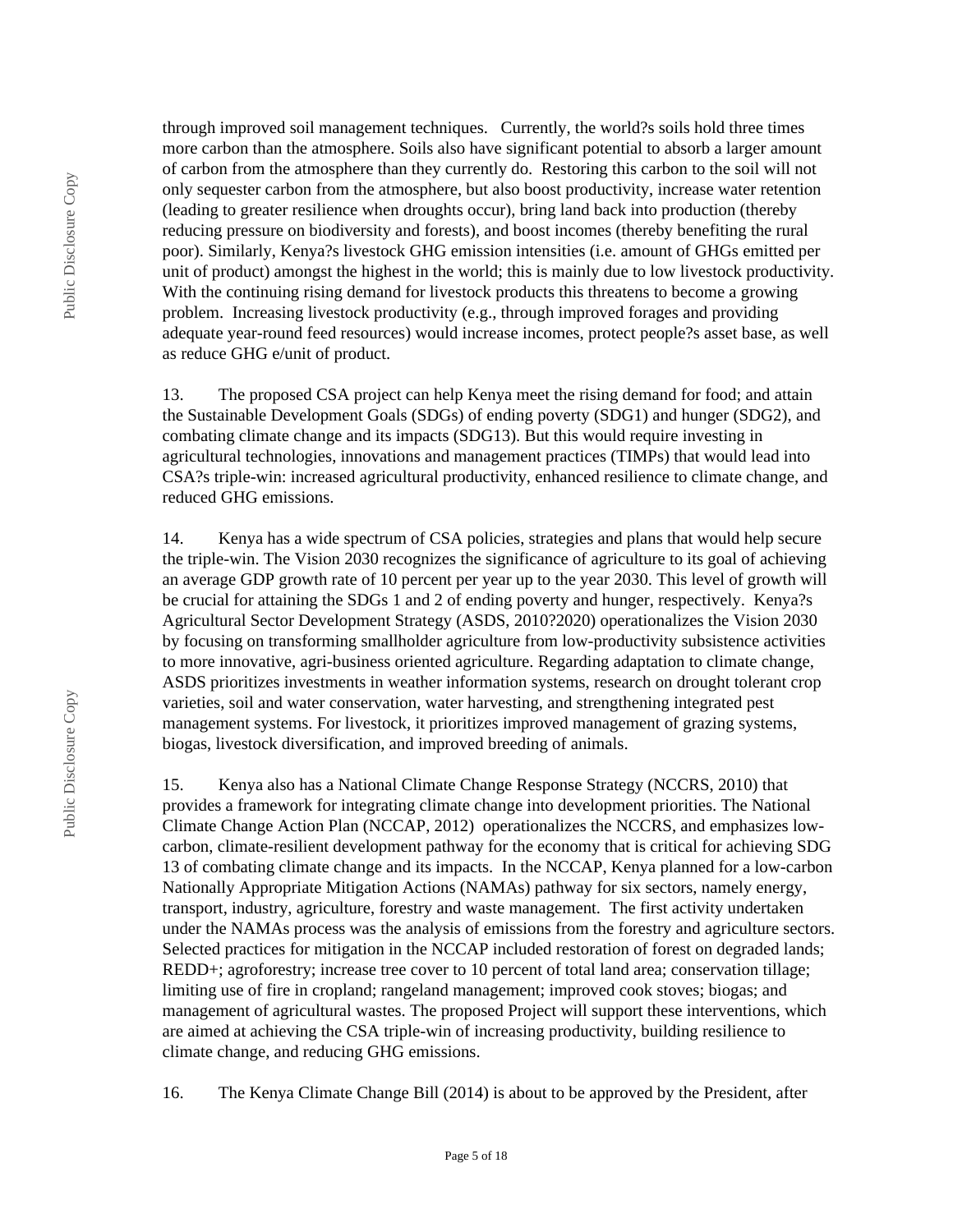undergoing a public hearing and passing through the Senate. More recently, Kenya has developed a Climate-Smart Agriculture Program (CSAP, 2015?2030), that will be jointly implemented by MoALF, the Ministry of Environment and Natural Resources (MENR), and the Ministry of Water and Irrigation (MoWI). The Vision for the CSAP is a ?climate resilient and low carbon growth sustainable agriculture that ensures food security and contributes to national development goals in line with Kenya Vision 2030.? In addition, Kenya has a National Policy on Climate Finance (2015) that seeks to position Kenya to better access climate finance through a variety of mechanisms. With support from the World Bank, the International Center for Tropical Agricultural (CIAT) recently developed a Kenya CSA Country Profile. The Profile systematically assesses the state of CSA nationally, including agricultural practices that deliver higher productivity, improved resilience, and lower emissions. It also assesses the institutional, policy, and finance entry points for taking CSA options to scale. The Profile will be an important mechanism for building awareness of country options, facilitating dialogue, and helping identify high-interest CSA options and opportunities for investments to deliver on the triple win. The Profiles coupled with prioritization tools can provide in depth analyses of agricultural practices, detailed assessments of their ?climate-smartness?, and costs and benefits of various investments. The ongoing development of County-level CSA risk profiles and prioritization of interventions would bring this information to the relevant level of devolved governance in Kenya.

17. At the international level, Kenya has been actively engaged in dialogue on mainstreaming climate change into agricultural policies, plans, and actions. The country is a signatory to the United Nations Conventions on Combating Desertification (UNCCD), Framework Convention on Climate Change (UNFCCC) and Conservation of Biological Diversity (UNCBD). Regionally, Kenya is implementing the Comprehensive Africa Agriculture Development Programme (CAADP) Framework (2010) and the East African Community Climate Change Policy (EACCCP). Both of these frameworks emphasize sustainable land and water management for improved agricultural productivity through research, technology adoption and dissemination; and agricultural GHG emissions reduction. In July 2015, Kenya declared its Intended Nationally Determined Contributions (INDC) to UNFCCC that by 2030, the country seeks to abate its total GHG emissions by 30 percent relative to the ?business as usual? scenario of 143 MtCO2-e. It is suggested that US\$40 billion would be required to finance the mitigation and adaptation efforts across six key sectors until 2030.

#### **Relationship to CAS/CPS/CPF**

18. The Kenya CPS (2014-2018) highlights achieving rapid and uninterrupted growth over a decade or more as the foundational challenge for Kenya. The CPS indicate that for Kenya to make a huge dent on poverty, support for the growth and realization of people?s potential must focus on sectors and locations where the majority of the poor can benefit. In rural areas, the single most sustainable impact would be to improve agricultural performance, both in terms of increased productivity and resilience to shocks, including climate change risks. The proposed KCSAP aims at fulfilling two priority domains of the CPS: (i) Domain 2 ? ?Protection and potential for shared prosperity?, KCSAP will contribute to Outcome 4 (Greater agricultural productivity), and Outcome 6 (Improved capacity to manage risks from Climate Change); and (ii) Domain 3 ? ? Consistency and equity in delivering a devolution dividend?, KCSAP will contribute to Outcome 8 (Better provision of agricultural extension services by counties) and Outcome 9 (Adequate systems to monitor performance of services delivery by counties). The proposed project is also well aligned with current GoK policies and priorities as articulated above.

19. The proposed Project is also in line with the Africa Climate Business Plan: Accelerating

Public Disclosure Copy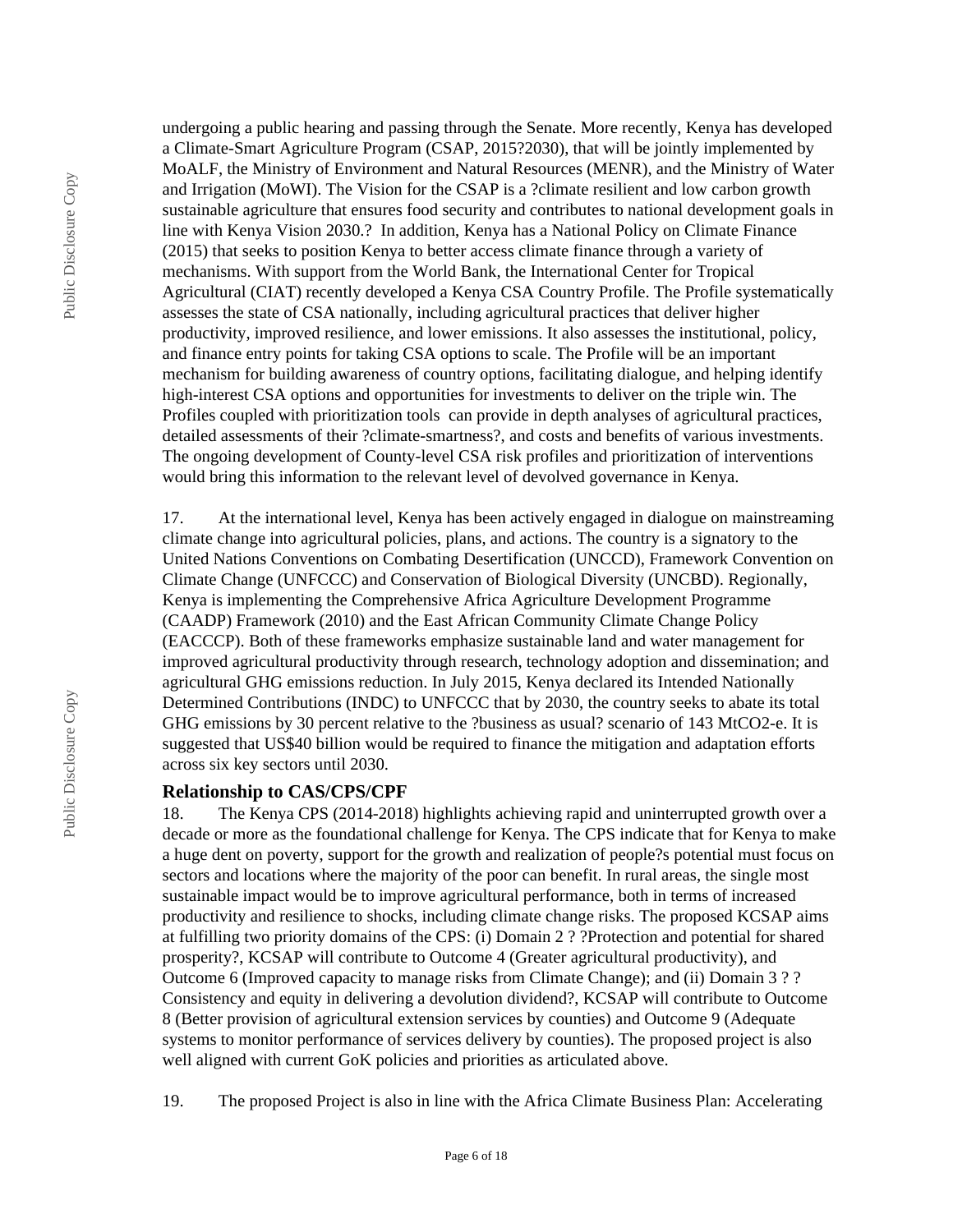Climate Resilience and Low-Carbon Development. The Plan aims at boosting the region?s ability to adapt to the changing climate while reducing GHG emissions through a number of concrete actions in various sectors. For agricultural sector, the Plan is focusing on promoting climate-smart agriculture, creating climate-resilient landscapes, and promoting integrated watershed management. It underscores that there is a range of agricultural management solutions, which can improve crop productivity, enhance resilience to climate shocks and reduce carbon emissions.

### **C. Proposed Development Objective(s)**

### **Proposed Development Objective(s) (From PCN)**

20. The proposed development objective is to increase agricultural productivity and build resilience to climate change risks in the targeted smallholder farming and pastoral communities in Kenya.

21. The PDO is informed by the CSA concept; one that ambitiously aims to integrate climate change risks responsiveness into agricultural development activities. The CSA outcomes are increased productivity, enhanced resilience, and reduced GHG emissions. While the concept is new and still evolving, many of the practices that make up CSA already exist worldwide and are used by farmers to cope with various production risks – particularly droughts and floods. The utility of CSA then comes in as a way of explicitly integrating productivity, adaptation, and mitigation planning, often done in isolation; and understanding of expected outcomes of CSA investments on different users and locations over time.

## **Key Results (From PCN)**

22. Achievement of the proposed PDO will be measured using the following outcome indicators: (i) Increased yields of selected crop and livestock value chains (percent); (ii) Direct project beneficiaries adopting TIMPs leading to CSA triple-win (percent); (iii) Increased land covered due to adoption of agro-forestry and sustainable land management (SLM) practices (percent); (iv) Improved access to agro-weather, technical and market information by direct beneficiaries(percent); and (v) Direct project beneficiaries (number), of which female (percent). A detailed results monitoring framework and indicators will be developed during the project preparation, and enhanced by quantitative modeling of uncertainties along the impact pathway .

## **D. Concept Description**

## A. Concept

23. Climate resilient agriculture that increases productivity requires a major shift in the way land, water, soil nutrients and genetic resources are managed to ensure that they are used more efficiently, effectively and equitably. Making such a shift requires considerable investments in ongoing and new technologies, rural/production infrastructure, financing/credit mechanisms, as well as improving farmers? access to climatic information and markets. Actions to build climate resilience can, in many cases, also mitigate climate change by reducing GHG emissions or increasing carbon sinks.

24. Kenya has three main agricultural production systems. The smallholder mixed croplivestock system found in areas that receive more than 1,000 mm of rainfall annually (high potential zones), spreading from central Kenya, through the central Rift Valley to western Kenya and the coastal strip. This system takes the form of a maize-based, dairy production system with or without cash crops, such as coffee, tea and horticulture. The crop-livestock-tree production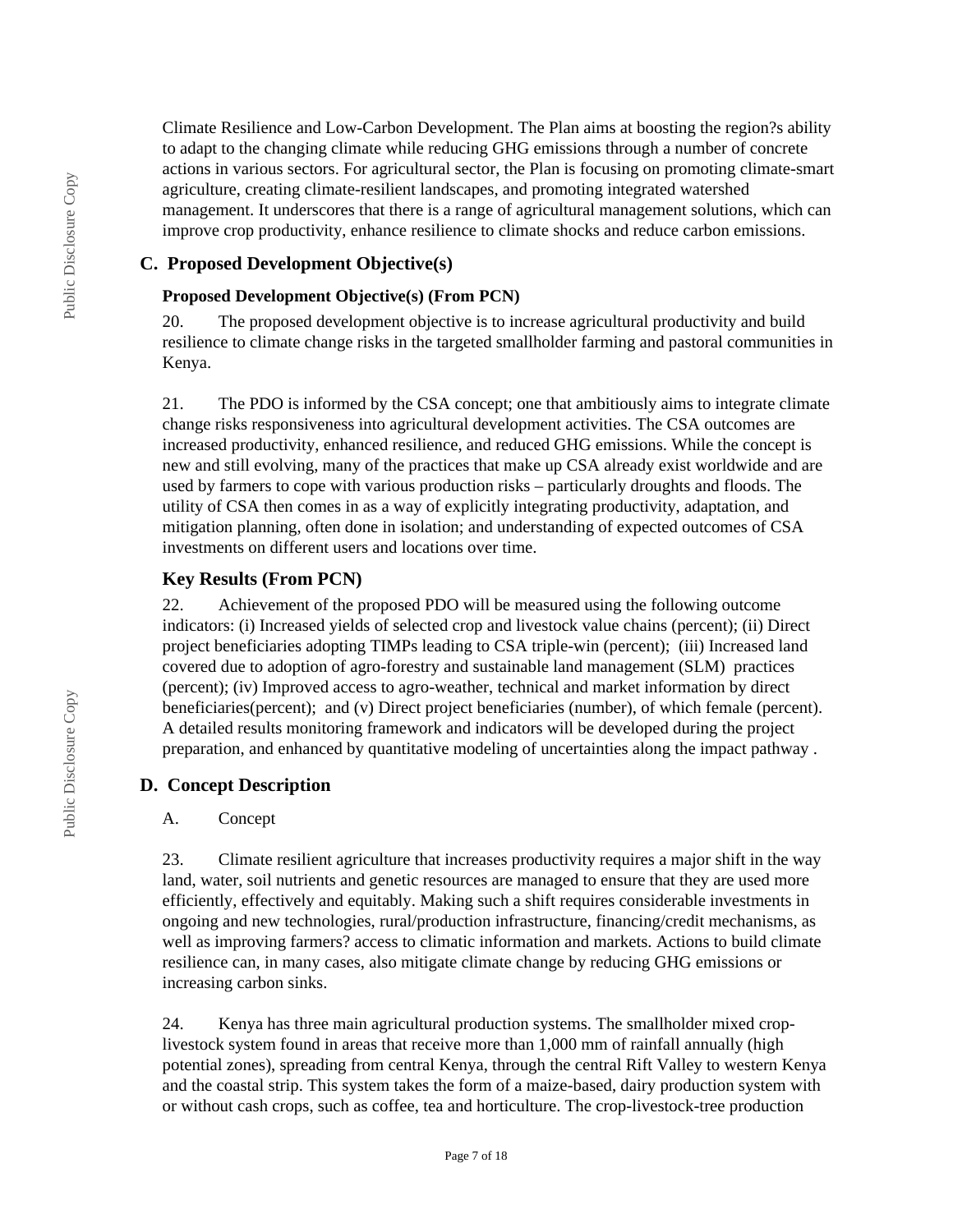(Agro-silvo-pastoral) system found in areas that receive between 750 and 1,000 mm of rainfall annually (medium potential zones). This system focuses on integration of livestock and crops, soil and water conservation, and growing drought tolerant and early maturing crops. In some areas, irrigation schemes have also been set up to enhance crop production. The pastoral/extensive livestock production system found in areas receiving 200?750 mm of rainfall annually (low potential zones), stretching from north and north-eastern Kenya to the southern parts bordering Tanzania. Livestock production, mainly beef animals and small ruminants, are the major enterprises under small-scale, but also some large scale ranches

25. KCSAP will primarily focus on supporting interventions aimed at increasing productivity and building resilience to climate change, with reduction of GHG emissions as a potential cobenefit , where possible and appropriate, through: (a) Promoting sustainable, community?driven rangeland management and improved access to quality livestock services in ASALs (i.e. in pastoral/extensive livestock production systems); (b) Improving water/soil management, especially within smallholder maize systems in the marginal rainfall zones (i.e. in smallholder mixed crop-livestock, crop-livestock-tree production (Agro-silvo-pastoral systems), and cropforest production (agro-forestry)); (c) Supporting the generation and dissemination of improved agricultural technologies, innovations, and management practices, and building a sustainable seed system; and (d) Enhancing access to quality climate/agro-weather, advisory services, and market information among farmers/herders for improved decision making.

26. KCSAP interventions will be concentrated in selected counties within the crop-livestocktree production system and pastoral/extensive livestock production system (mainly in ASALs), with high potential for increasing production, but ones that are also prone to droughts. To maximize the impact of project interventions, about 15 - 20 counties will be selected using these criteria: (a) vulnerability to climate change, extreme weather events, and variable rainfall; (b) potential for increasing agricultural and livestock production; (c) current share in national agricultural production; (d) climate change projections; and (e) poverty distribution and rates. The project design would be informed by the following seven main principles:

(i) Prioritization of promising TIMPs: CSA is very context specific?what is CSA in one place is not necessarily CSA in another place?so there is a need to prioritize technologies that are most promising for specific places and provide the best value for money. The CCAFS-CIAT CSA Prioritization Framework is one such approach that entails a series of activities to filter a long list of possible CSA options into a set of best-bet practices and services for an area ;

(ii) Scaling-up promising TIMPs: The Bank and other donor-funded projects in Kenya, such as the Kenya Adaptation to Climate Change in Arid and Semi-Arid Lands (KACCAL) and Kenya Agricultural Productivity and Sustainable Land Management Project (KAPSLMP) have used participatory and community-driven development (CDD) approaches to pilot a number of adaptation and mitigation TIMPs including financing options, such as the Payment for Ecosystem Services (PES). While existing TIMPs are a good starting point and their broader application needs to be scaled up, new technologies must be developed to achieve the CSA triple-win;

(iii) Value chain (VC) approach: An approach that focuses on developing priority, promising agricultural and livestock commodities in the respective counties, through interventions covering production, value addition and links to markets will be taken. This approach will look at supply chains, delivery channels, and enabling environment issues, to identify and address bottlenecks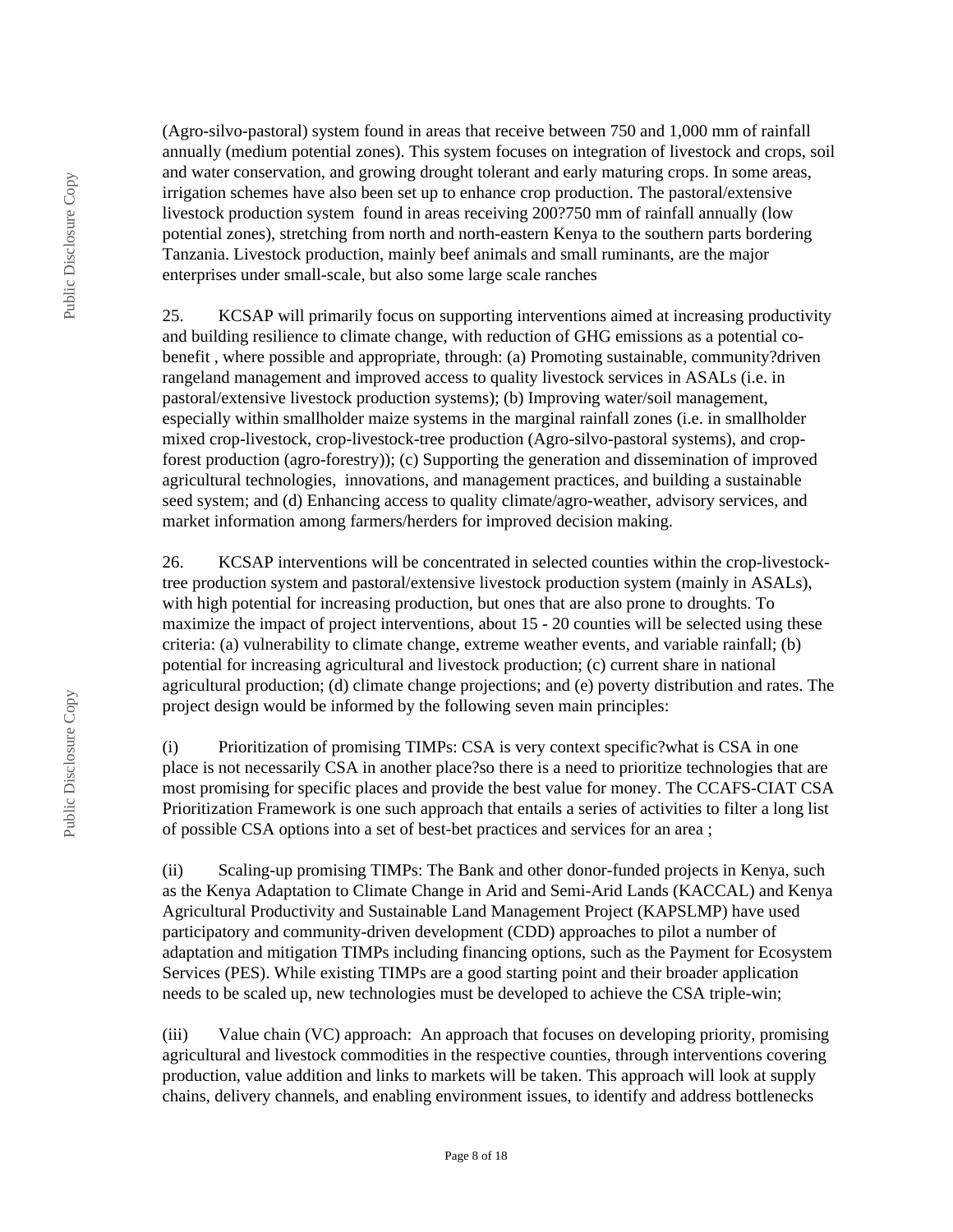and leverage points in the chains. Innovation platforms and methodologies, such as LINK developed by CIAT provides approaches for developing innovative business models that take a value chain approach and link smallholder farmers to markets; and IFC can finance private sector investments, such as in animal health services, commercial-scale bio digesters, solar-pumps, micro-and-drip irrigation, seed production and distribution, on-farm storage, weather info/ advisory/climate services, rural credit, and processing facilities;

(iv) Gender sensitivity: Looking at various interventions through a gender lens to ensure that the project benefits women as much as possible. Alternative livelihood interventions would be primarily geared for women participants. Special care would be paid to ensure that intervention do not contribute to increased drudgery and burden for women;

(v) Nutrition informed: Favoring those interventions and leveraging activities that have a direct and indirect links with improving the nutritional outcome (dietary/nutrients diversification using fruit tree and vegetables ) of the project beneficiaries, particularly women and children under the age of five;

(vi) Collaboration with other World Bank Group Agencies: The VC development approach will require a close collaboration with the International Finance Corporation (IFC) and the Multilateral International Guarantee Agency (MIGA), which have greater roles to play in agricultural value addition, linking smallholder farmers to markets (i.e. inputs, outputs and financial markets); and abating political risk for local and international private investors, respectively; and

(vii) Complementarity with other interventions: Ensuring that synergies and alignment with other Bank-funded projects, such as the National Agricultural and Rural Inclusive Growth Project (NARIGP), and the Rural Roads Project (RRP), given that could be operating in the same counties, will allow for greater complementarity and impact.

27. Although reduced GHG emissions might be co-benefits, these will nonetheless be measured. At appraisal stage, the project will undertake GHG accounting to estimate the impact of project interventions against a baseline. It is expected that by improving per unit efficiency, the project will have a positive impact on GHG net emissions.

Project Components

28. The proposed project will comprise four components briefly presented below:

Component 1: Upscaling Climate-Smart Agricultural Practices (US\$100 million)

29. This component aims at supporting and incentivizing smallholder farmers to implement TIMPs that provide triple-wins: increased productivity, stronger resilience and reductions in GHG emissions, as co-benefits. It will comprise two subcomponents.

Subcomponent 1.1: Supporting Pastoral/Extensive Livestock Production Systems (US\$40 million)

30. Livestock production is a key contributor to CSA?s three strategic outcomes: (i)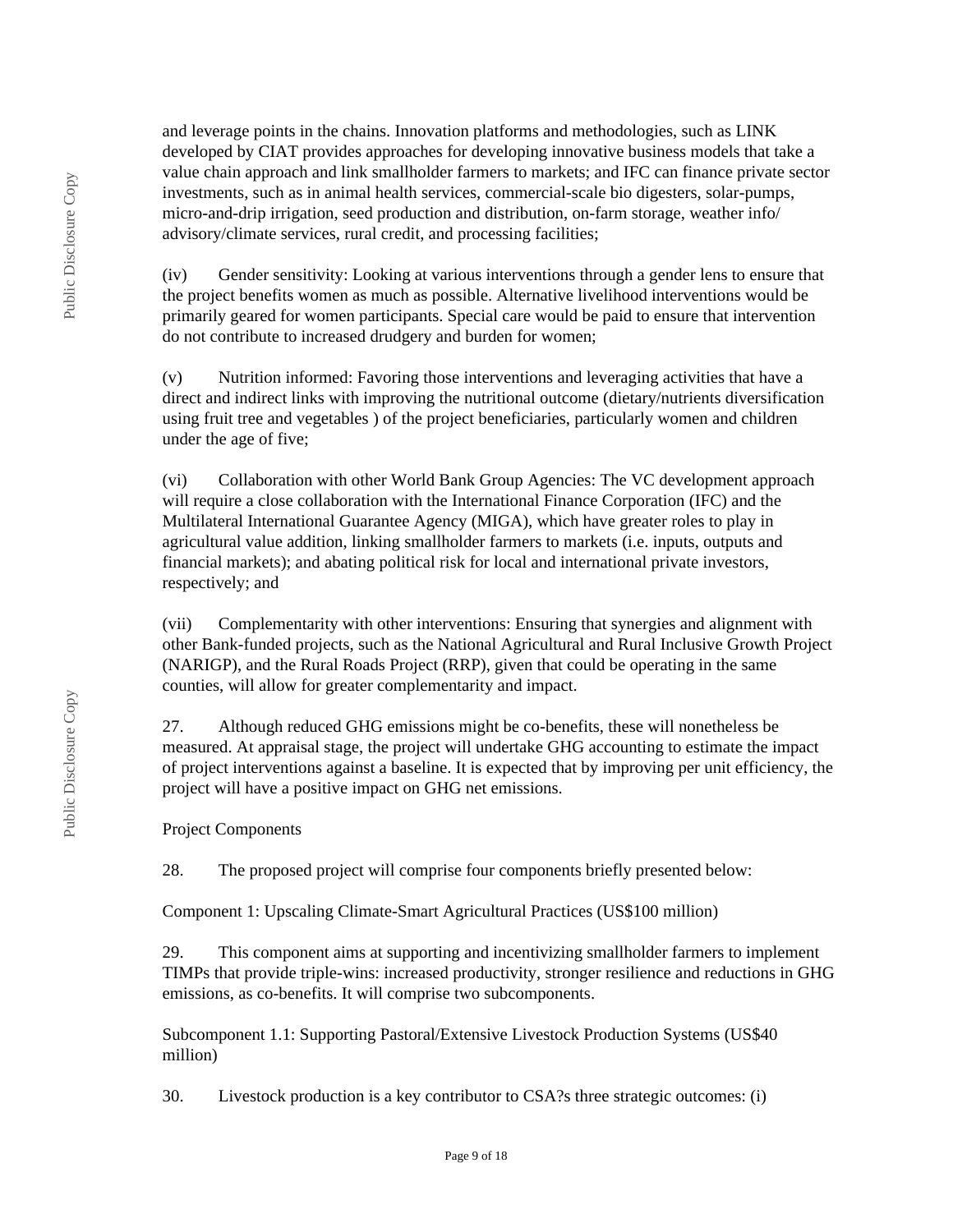agricultural productivity and food security - animals contribute directly (through meat and milk output) and indirectly (through fertilization, draft power) to food production and also to income diversification; (ii) adaptation to climate change - livestock represents a diversification asset, a coping mechanism for households (risk management tool, that contributes to household resilience), and a contributor to the management of organic matter in soils (through manure), which improves water retention and drought resistance; and (iii) mitigation - there is typically a great potential for reducing GHG emission intensity among low productivity ruminant systems, and carbon sequestration in pastures.

31. This subcomponent will therefore support interventions aimed at: (a) increasing productivity of livestock (e.g. feeding practices, animal health, herd management and off-take rates); (b) promoting integrated soil fertility and SLM practices based on crop-livestock integration (e.g., manure management, biogas production, use of crop residues and food products) and modern inputs; and (c) supporting market access (e.g., stock routes/migratory corridors, watering points, quarantine or holding grounds and animal markets).

32. In the arid lands, ensuring that pastoralists can access feed and water resources at critical times is essential to resilience. Demography and increased pressure on land and water are greatly challenging the traditional arrangements through which sedentary and mobile populations have managed resources. The project will thus support the development of new management practices and institutional arrangements that can secure pastoralists? access to resources, especially during drought and the dry season. In the semi-arid lands, interventions may aim at increasing the efficiency of animal production (e.g., feeding practices, animal health, herd management and offtake rates), increasing crop-livestock integration (e.g., manure management, use of crop residues and food by-products), and increasing institutional mechanisms and markets for resilience.

33. Interventions inter alia could promote: (i) innovative rangeland co-management (state and local community) approaches that leverage customary forms of collective action and economic instruments to reward sound pasture management; (ii) development of fodder production, storage and marketing; (iii) small-scale fattening operations managed by pastoral communities, to which young animals from mobile herds could be sent for fattening before commercialization; and (iv) sustainable resource use practices, including contour ridges and barriers, cisterns for storing rainfall and runoff water, controlled/rotational grazing, grazing banks, homestead enclosures, residue/forage conservation and other practices ensuring access to feed and water resources during drought. ILRI has relevant research outputs to contribute to these interventions.

Subcomponent 1.2: Supporting Smallholder Mixed Crop-Livestock-Tree Systems (US\$60 million)

34. The smallholder mixed crop-livestock-tree systems account for more than 70 percent of total maize output in Kenya. Characterized by low productivity, these systems are increasingly vulnerable to extreme and variable weather. Thus, achieving national food security will require concerted efforts and targeted investments to improve yields and strengthen their resilience.

35. This subcomponent will therefore focus on: (a) improving water and soil management; (b) promo ting livelihoods and crop diversification, including drought-tolerant crops (e.g., legumes - beans, cowpeas, pigeon pea etc.,), intensive dairy production and agro-forestry systems; (c) investing in small-scale irrigation development; and climate risk mitigation initiatives,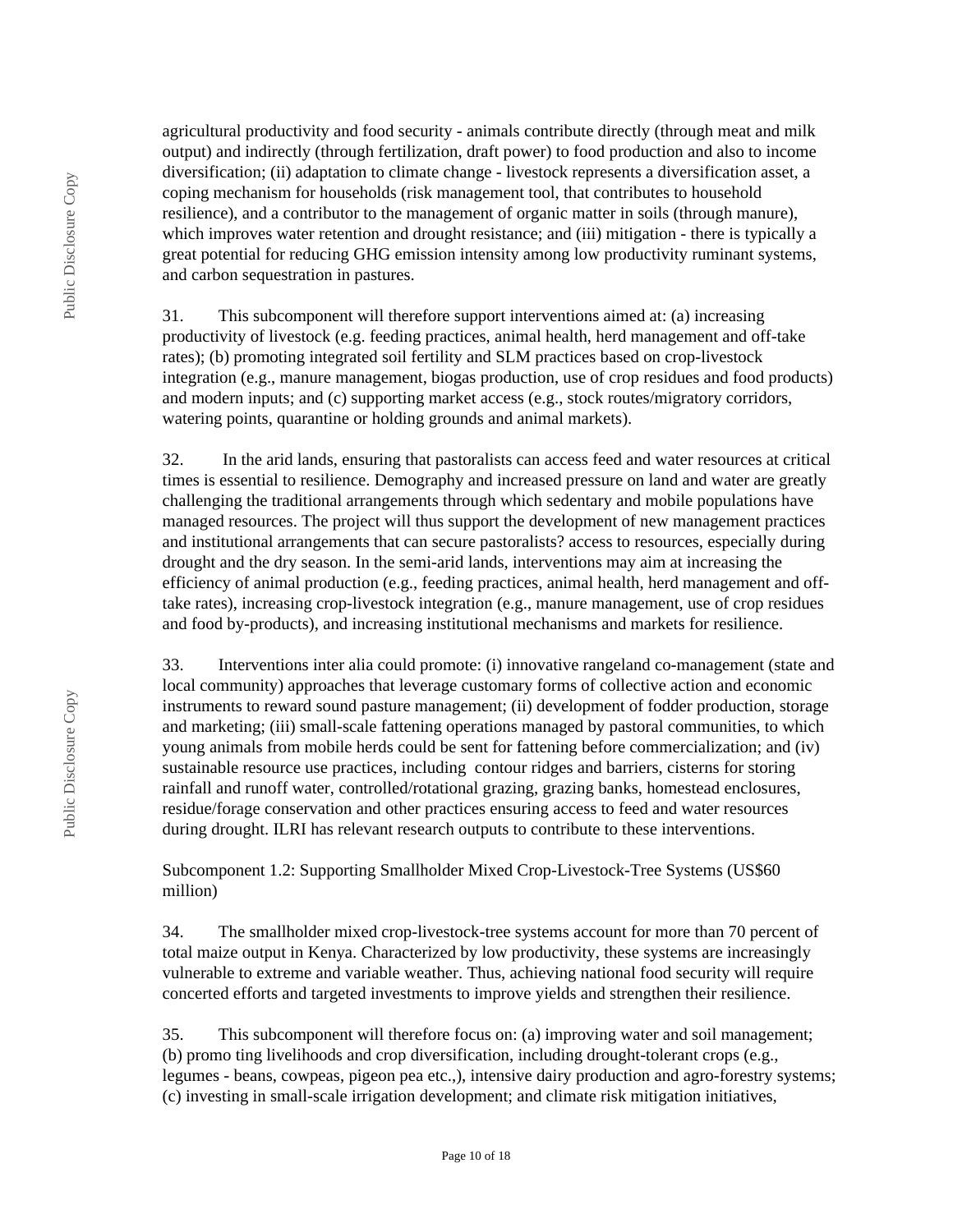including exploring the smallholder adapted crop insurance options.

36. KCSAP support under this component will aim at promoting sustainable intensification and increasing climate resilience of Kenya?s small-scale, rain fed production systems. This will be achieved through myriad, yet mutually-supportive interventions designed to improve crop yields and reduce losses (pre-and post-harvest) in the near-term, and to mitigate climate change impacts via adaptation over the long-term. Project interventions will focus on, inter alia, curbing rainfall run-off, improving soil nutrition and moisture holding capacity, and strengthening fertilizer- and water-use efficiency. This will be achieved via incentivizing broad farmer adoption of improved water, soil and land resource TIMPs. To promote income diversification, the project will promote take-up of animal husbandry, micro-gardening, agro-forestry and other income generating activities less dependent on rainfall.

37. KCSAP investments will be guided by County Integrated Development Plans (CIDPs) and community priorities. Integrating project activities within the CIDPs will ensure alignment, sustainability and optimization of outcomes. In the case of high agricultural (medium-to high rainfall) potential areas in the central and western highlands, interventions will broadly focus on improving maize yields and farm-gate prices via quality, drying and storage upgrades. In more marginal, more variable rainfall zones, greater emphasis will be placed on stimulating farmers? uptake of more robust, drought-tolerant crops (e.g., cowpeas, cassava, millet and sorghum). Project interventions will also aim to enhance risk-sharing and strengthen smallholder access to markets across target food commodity chains via catalyzing upgrades (i.e. product, process) and downstream linkages (horizontal and vertical).

38. Matching grants will be provided to common interest groups (CIGs) organized along the VCs to finance community micro-projects. The grants will enable smallholder farmers adopt TIMPs developed under Component 2. Making direct payments to farmers conditional on adoption of climate adaptation and mitigation practices will lead to better CSA triple-win outcomes.

Component 2: Strengthening Climate-Smart Agricultural Research and Seed Systems (US\$60 million)

39. Building strong research capacity and seed systems at the national level is critical for achieving the CSA triple-win: increasing productivity, building resilience and reducing GHG emissions. Strong and sustained support to agricultural research and development (R&D) can have large payoffs as evidenced by R&D?s significant contribution to the impressive agricultural growth achieved in Brazil, China and India. More broadly, returns to investment in agricultural research have been high and the benefits will only rise as the losses from climate-induced crop and livestock systems failure increase. Investments in seed and animal breeds research and their market-driven distribution systems will better equip farmers and livestock keepers with timely access to quality, affordable seeds (also for forage crops - grasses, legumes, herbage, fodder trees and regeneration practices) and planting materials; and animal breeds that respond to their specific needs (e.g., higher-yielding, fast maturing, drought resistant, and heat tolerant breeds) and that would help them better manage growing climate change risks. This component will have two subcomponents ? supporting CSA research and innovations, and building competitive and sustainable seed system.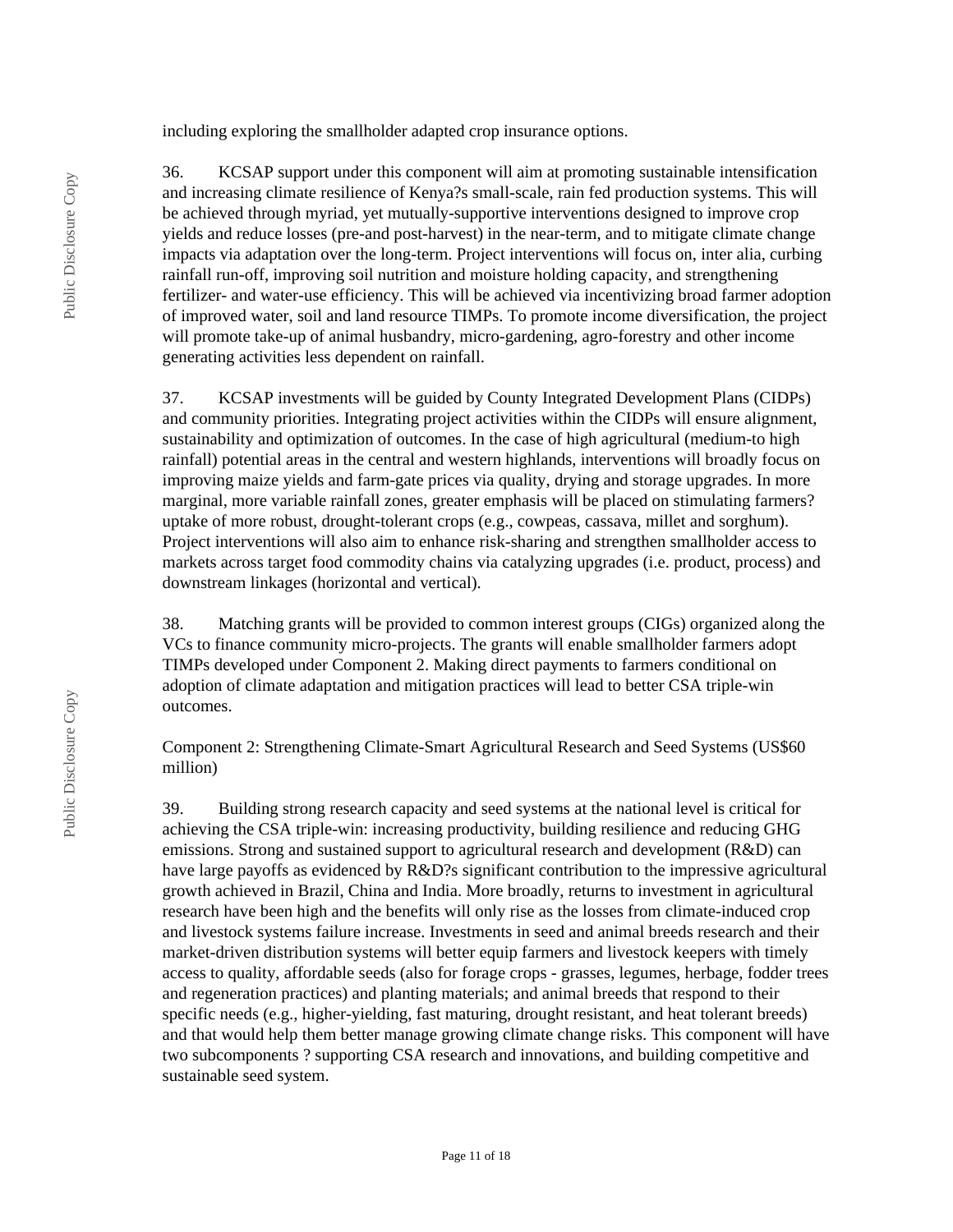Subcomponent 2.1: Supporting Climate-Smart Agricultural Research and Innovations (US\$40 million)

40. A renewed urgency, and international and national commitment, is needed to sustain CSA research to deliver needed science-based solutions. Kenya should act now given that developing improved TIMPs can take many years. Developing improved seeds, planting materials and livestock breeds that are more adapted to changing climates to meet rising food demand, while at the same time reducing GHG emissions will need significantly more investment in agricultural research and development. It also requires commitment to strengthen the Kenya Agricultural and Livestock Research Organization (KALRO); build partnerships with international research institutes (e.g., CGIAR institutes, such as the World Agroforestry Centre (ICRAF) and the International Livestock Research Institute (ILRI), International Center for Tropical Agriculture (CIAT), ICRISAT, which operate in Kenya) and local universities (e.g., University of Nairobi, Jomo Kenyatta University of Agriculture and Technology (JKUAT), Moi and Egerton); and engage the private sector (contracted extension services delivery model) to facilitate the uptake of TIMPs at local levels. But agricultural research and innovation processes require long-term political commitment, financial stability, human resources, and institutional strength. Thus this subcomponent would finance activities aimed at strengthening national agricultural research system (NARS) and competitive collaborative research grants focusing on CSA research and innovations.

Subcomponent 2.2: Building a Competitive and Sustainable Seed Systems (US\$20 million)

41. Kenya has one of the more developed cereal (maize and wheat) seed systems in Africa with over 70 registered seed merchants. But legume seed systems are poorly developed. Highly regulated, the formal cereal seed system produces over 30,000 tons of seed per annum. But only supplies about one-quarter of the country?s total seed needs. The remaining supply mostly comes from recycled seeds. While robust seed research by KALRO and CIMMYT, among others, have resulted in the release of dozens of improved maize and other varietals (e.g., drought-tolerant, high-yielding, disease-resistant, and short-season) that can help farmers better respond to climate and market signals and manage uncertainty, adoption among smallholders remains low. Even in ASAL regions that receive less than 500 mm of rainfall per annum, farmers continue to grow maize rather than drought-tolerant crops, such as sorghum and millet. Such areas could benefit more from short duration legumes, such as beans, cowpea and pigeon pea. As a result, the productivity of many staple crops (e.g., wheat and maize) remains below regional averages.

42. The project will promote pluralistic seed systems model depending on level of crop development. Working with KEPHIS , Kenya Seed Company (KSC), KALRO, CIMMYT , ICRAF and other stakeholders, KCSAP will finance activities geared towards strengthening seed research (e.g., seed production and processing equipment, TA and training, grants for communitylevel seed multiplication, etc.,), as well as promoting commercially viable multiplication and distribution systems to ensure that farmers and pastoralists have access to the right seeds at the right time. Specifically, KCSAP will finance interventions related t o: (i) strengthening the capacity of KALRO?s research centers/institutes in the production of foundation seed; (ii) supporting private sector companies involved in the commercial seed production and communitybased seed multiplication systems; (iii) promoting the use of selected drought-resistant seeds; (iv) strengthening seed associations and inter-professional organizations; (v) supporting innovative mechanisms of seed marketing; and (vi) strengthening seed policy, production and distribution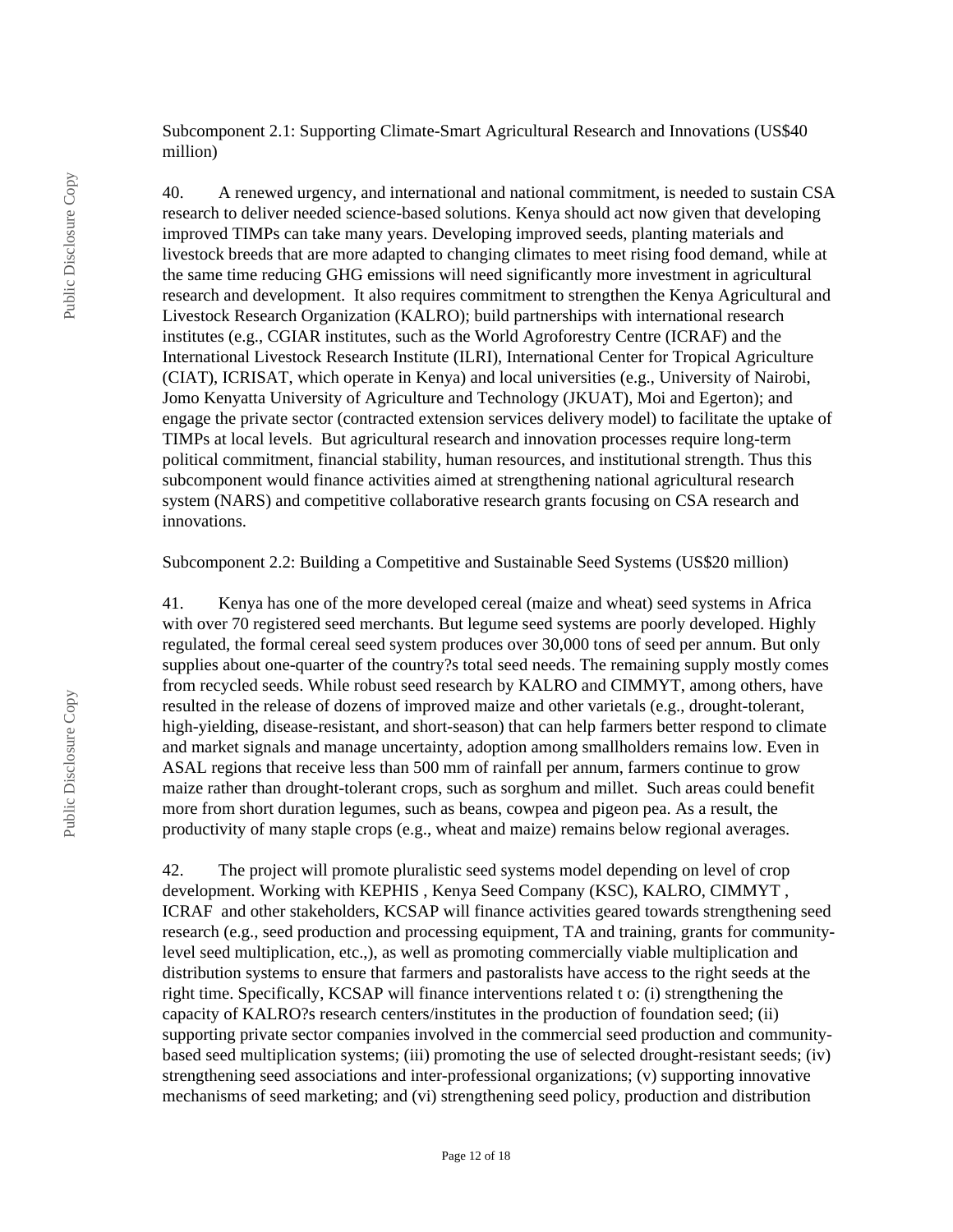strategies and institution al support to the national seed control and certification agency.

Component 3: Supporting Agro-weather, Market, Climate and Advisory Services (US\$30 million)

43. Improving productivity and resilience of smallholder farmers requires access to timely, cost-effective, and personally relevant information on improved agricultural practices, markets, prices, inputs, weather?and news of impending disasters. Integrating information on weather and markets into planning for CSA interventions and sustainable agriculture development entails: (a) use of modern tools for climate data sourcing and analysis, including automatic meteorological measurements and satellite data products on a near real-time basis; (b) analysis of weather risks and assessment of impacts using advanced crop?weather interactions modeling; (c) formulation of highly practical advice that farmers can apply directly to their operations; and (d) dissemination of weather and market advisories to farmers using modern information and communication technologies (ICT).

44. The quality of these climate and market information services are critically low or nonexistent in many parts of Kenya. Under this component, KCSAP will address this obstacle by developing modern agro-weather forecasting and dissemination tools, as well as marketing information system to help farmers address the challenges of climate variability and change and enhance their resilience.

45. Building on infrastructure already provided to KALRO under the Kenya Agricultural Productivity and Agribusiness Project (KAPAP), as well as experiences of BNPP-funded Agroweather Tools for Climate Smart Agriculture pilots in Embu, Kenya, this component will finance interventions related to the following: (i) improving agro-meteorological forecasting and monitoring; (ii) developing climate-smart, location-specific agro-weather and market information system and advisories using ?big data?; and (iii) building institutional and technical capacity for agro-meteorological observation, forecasting and market advisory dissemination.

Subcomponent 3.1: Improving Agro-meteorological Forecasting and Monitoring (US\$15 million)

46. One of the main obstacles to effective meteorological forecasting is Kenya?s limited agro-meteorological observation network. To improve data collection and geographic coverage, existing agro-meteorological and hydro logical stations will be upgraded, whilst modern, near real time automated weather stations (AWS) will be installed in areas lacking the facilities. KCSAP will work with other initiatives that are already in-place to expand the country?s agrometeorological and hydrological network to meet international standards. This subcomponent will therefore finance the following investments: (a) installation of new AWS, hydrometric stations and rain gauges to complement existing weather infrastructure; (b) upgrade and modernization of the existing agro-meteorological network and priority hydrological stations country-wide; (c) establishment of agro-meteorological centers in targeted counties to improve drought and flood forecasts; and (d) development of the Kenya Meteorological Services (KMS) early warning system (EWS), and building institutional capacity for disaster preparedness and mitigation.

Subcomponent 3.2: Developing Integrated Weather and Market Information System (US\$5 million)

47. Systems that integrate agro-weather and market information are either non-existent or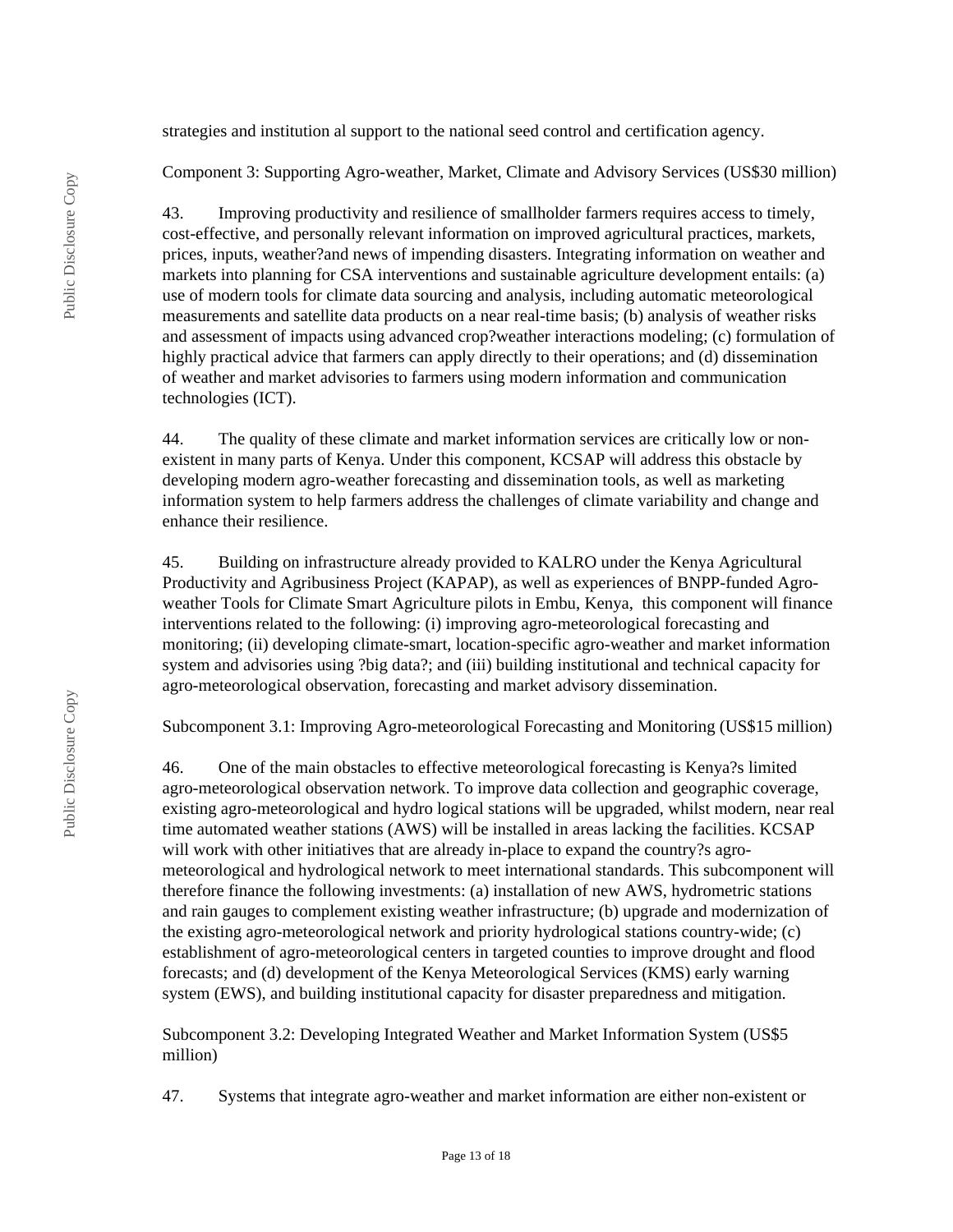Public Disclosure Copy Public Disclosure Copy Public Disclosure Copy

rudimentary in Kenya. KCSAP will address this problem under this subcomponent by financing activities related to: (a) developing ?big data? for CSA; (b) developing Market Information Systems (MIS) and services; and (c) delivering integrated weather and market advisory services using ICT. Big data crop-weather analytics help farmers in making decisions on what, when, and where to plant. Using advanced statistical and data mining/machine learning algorithms, time series data of crop yields will be combined with weather observations at daily resolution from agro-meteorological stations and satellite data, soil and management factors to reveal climate and weather patterns, and detect the limiting factors for crop production. This would subsequently be used to generate timely and site-specific recommendations on crop cultivars, soil preparation, sowing rate and time, fertilization, irrigation, pest and diseases control, harvest time, and storage options. Access to reliable market information from the MIS using ICT empowers farmers to obtain and negotiate fair market prices for their crops subsequently improving their income and livelihoods. It also reduces their overall risk and results in greater price stability in supply and demand, in addition to improving overall market transparency. Using multiple ICT channel to reach target users will allow bi-directional information exchange - allowing the collection of data from farmers, as well as information delivery to farmers. Rapid and geographically targeted agroweather information will be disseminated using SMS and smart phone applications, and through more conventional radio, television, bulletins and print messages. Interactive Voice Response (IVR) systems that render weather conditions into human speech will also be incorporated.

Subcomponent 3.3: Building Institutional and Technical Capacity (US\$10 million)

48. The capacity for agro-meteorological observation, forecasting and advisory dissemination needs to be strengthened at the MoALF, KMS, KALRO, and at county governments. KCSAP will finance activities related to human and institutional capacity building at these agencies. This will include: (a) defining proper configuration of the main elements of the system; including automated monitoring, new forecast techniques, big data analytics and modernization of management; (b) analyzing and utilizing big data for various purposes; and (c) providing the hardware and software needed for interaction of data from a variety of sources in a way that is efficient and scalable. Capacity of scientists at national and county levels will be strengthened in the area of crop modeling, using both deterministic and statistical models of different complexity levels. KCSAP will partner with national and international research and academic institutions to provide state-of-art training in agro-meteorology, climate science, including downscaling and weather predictions, artificial neural network and machine learning applications, seasonal forecasting, ICT, GIS and remote sensing. KALRO?s capacity to implement a national soil information service based on soil spectroscopy and remote sensing technology to help target interventions and monitor impacts on soil health will be further enhanced .

Component 4: Project Coordination and Management (US\$20 million)

49. The Project will be implemented by MoALF with close collaboration with MENR and MoWI at the national level and county governments at subnational level. Activities financed under this component will comprise coordination, fiduciary aspects, M&E, safeguards monitoring and compliance, and day-to-day implementation of the project; and consists of three subcomponents.

Subcomponent 4.1: Project Coordination (US\$15 million)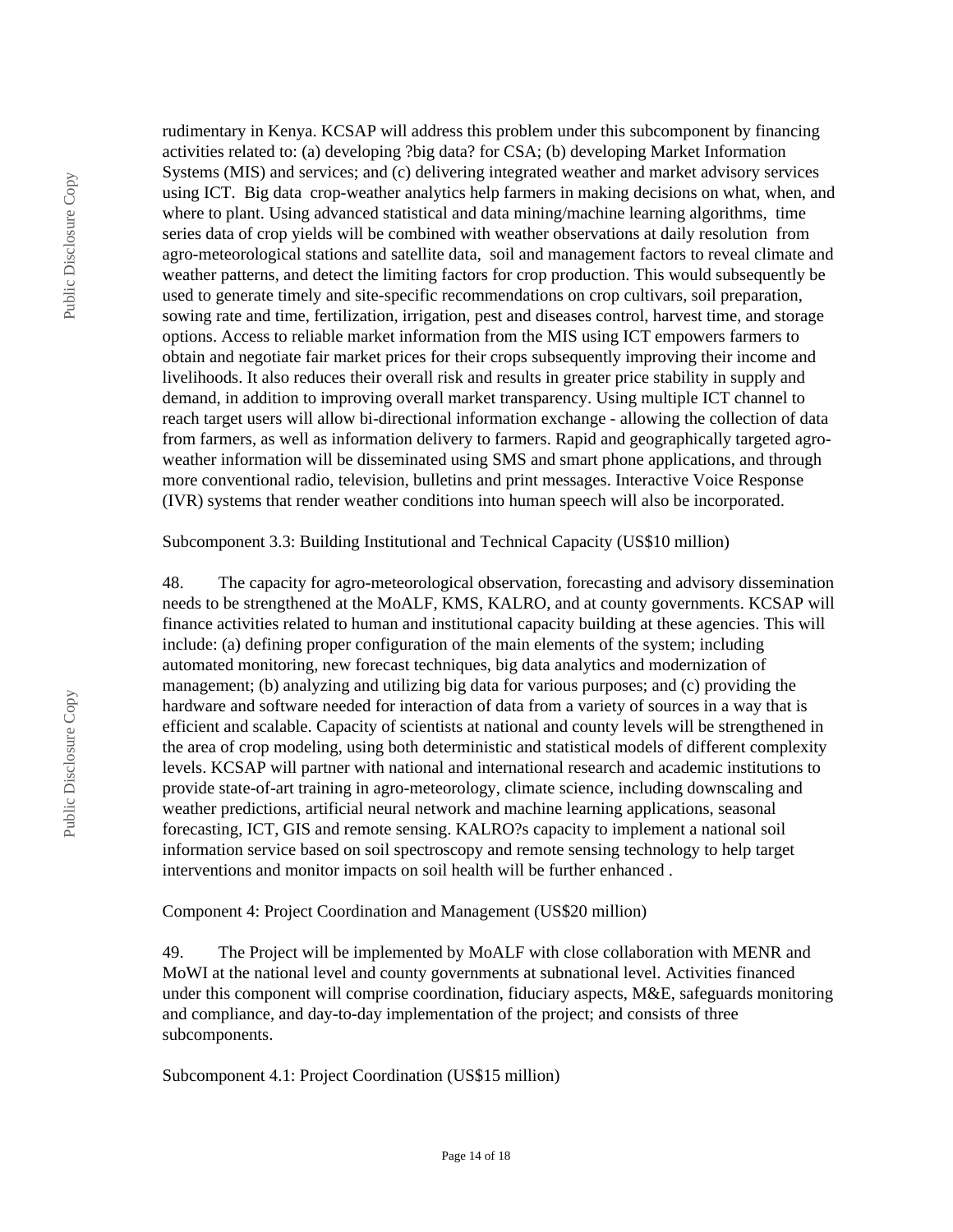50. The purpose of this subcomponent is to ensure that the project is implemented in accordance with the Financing Agreement. A Project Coordination Unit (PCU) and a small team of experts located at the national and participating county levels will be established. Costs related to national and county level project coordination (i.e., salaries of the contract staff, operations and maintenance (O&M), office space rental, fuel and spare parts of vehicles, office equipment, furniture and tools, among others) will be financed. Safeguards monitoring and compliance will be carried out under this subcomponent.

Subcomponent 4.2: Monitoring & Evaluation and Impact Evaluation (US\$5 million)

51. An M&E system will be established to collect and process appropriate information, to verify the output, effects and eventually the impacts of project activities over time. Baseline information for M&E will be collected as part of the preparation process. In addition to the routine M&E functions (e.g., data collection, analysis and reporting), it will also finance the baseline, mid-point and end of project impact evaluation of the project; and the development and operation of the ICT-based Climate Smart Agriculture Information System. Where possible, M&E approaches will be harmonized with continental and global efforts (e.g., Global Alliance for CSA and the Alliance for CSA in Africa) to build robust and harmonized evidence of the impacts of TIMPs supported by the project to achieve CSA triple-win.

Subcomponent 4.3: Contingency Emergency Response (US\$0 million)

52. This subcomponent will finance natural disasters risk management (DRM) activities in the agriculture sector. The contingency emergence response financing will be triggered through formal declaration of a national emergency and upon a formal request from the GoK. In such cases, funds from unallocated category and other project components could be reallocated to finance emergency response expenditures and meet crises and emergency needs.

53. The subcomponent will finance the training and capacity building for disaster risk management (DRM); community-managed disaster risk reduction (CMDRR) interventions; development of an EWS; and response, mitigation, recovery and reconstruction following climate-induced natural disasters. Implementation of this subcomponent will follow the provisions of the DRM Manual.

54. Annex 3 outlines in more detail some key interventions envisioned under each project component.

# **II. SAFEGUARDS**

## **A. Project location and salient physical characteristics relevant to the safeguard analysis (if known)**

29. The project will be implemented at selected locations on a national scale. The activities will be implemented in the rural areas and will include projects in rural infrastructure, such as watering points, quarantine or holding grounds and animal markets of fodder production, storage and marketing sustainable resource use practices, including contour erosion and barriers, cisterns for storing rainfall and runoff water, controlled/rotational grazing, grazing banks, homestead enclosures, residue/forage conservation and other practices ensuring access to feed and water resources during drought, agro-forestry projects and hydromet systems/stations.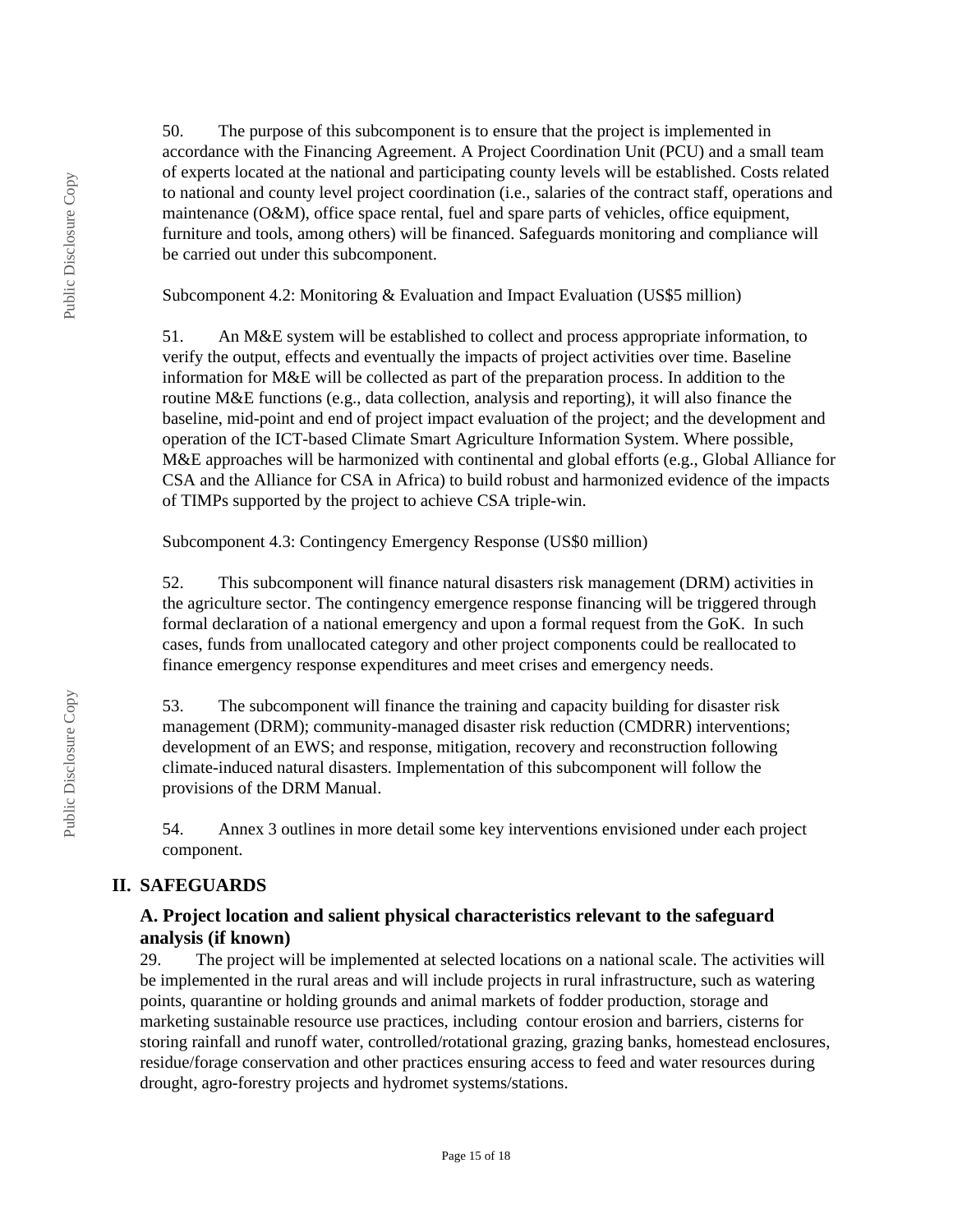## **B. Borrower's Institutional Capacity for Safeguard Policies**

30. The MoALF will the implementing agency of KCSAP. MoALF will work closely with MoENR and MoWI. These ministries have adequate capacity and experience of implementing Bankfunded projects, including knowledge for implementing World Bank safeguards in the devolved context. However, the implementation of previous projects identified a number of significant capacity issues in monitoring and enforcement of environmental and social safeguards compliance. KCSAP will allocate resources to build the counties' capacity in for safeguards implementation, based on institutional capacity assessment that would be carried out at the project preparation stage.

## **C. Environmental and Social Safeguards Specialists on the Team**

Gibwa A. Kajubi (GSU07) Svetlana Khvostova (GEN01)

| <b>Safeguard Policies</b>                            | <b>Triggered?</b> | <b>Explanation (Optional)</b>                                                                                                                                                                                                                                                                                                                                                                                                                                                                                                                                                                                                                                                                                                                                                                                                                                                                                                                                                                                                                 |
|------------------------------------------------------|-------------------|-----------------------------------------------------------------------------------------------------------------------------------------------------------------------------------------------------------------------------------------------------------------------------------------------------------------------------------------------------------------------------------------------------------------------------------------------------------------------------------------------------------------------------------------------------------------------------------------------------------------------------------------------------------------------------------------------------------------------------------------------------------------------------------------------------------------------------------------------------------------------------------------------------------------------------------------------------------------------------------------------------------------------------------------------|
| <b>Environmental Assessment</b><br><b>OP/BP 4.01</b> | Yes               | The initial scoping of the proposed project<br>interventions suggests that due to the nature of<br>proposed activities, the potential environmental and<br>social impacts will be moderate, largely reversible<br>and site-specific. The identification mission noted<br>that the potential project investments in rural<br>infrastructure and agriculture VCs will trigger the<br>Environmental Assessment (OP 4.01).                                                                                                                                                                                                                                                                                                                                                                                                                                                                                                                                                                                                                        |
|                                                      |                   | Given that specific micro-project designs and<br>locations would not be known at the time of project<br>preparation, the project will take framework<br>approach to managing safeguards. There are three<br>framework reports that will need to be developed by<br>GoK: (a) Environmental and Social Management<br>Framework (ESMF); (b) Resettlement Policy<br>Framework (RPF); and (c) Vulnerable and<br>Marginalized Group Framework (VMGF). These<br>frameworks will need to cover the types of activities<br>envisioned; identify potential impacts of these<br>activities; propose screening mechanisms and<br>processes of assessing their impacts; and designing<br>mitigation measures. The scope of these frameworks,<br>the exact implementation arrangements and costs<br>will be identified during project preparation. The<br>preparation of ESMF, RPF and the VMGF will<br>include wide public consultations and will be<br>disclosed prior to project appraisal. During project<br>implementation, based on the screening, an |
|                                                      |                   | Environmental Assessment (EA)/ Environmental<br>Management Plans (EMPs), Resettlement Action                                                                                                                                                                                                                                                                                                                                                                                                                                                                                                                                                                                                                                                                                                                                                                                                                                                                                                                                                  |

# **D. POLICIES THAT MIGHT APPLY**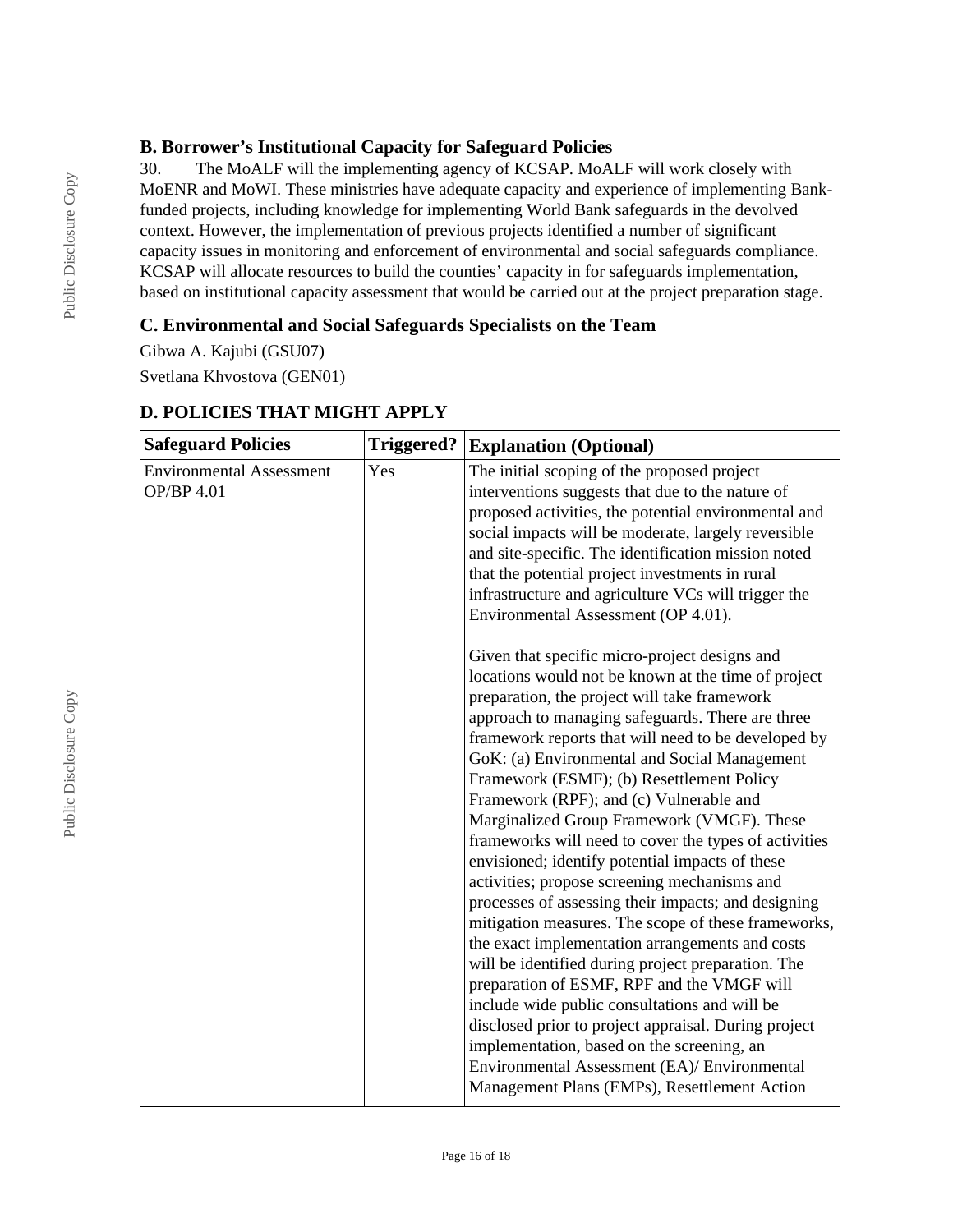|                                                   |            | Plans (RAPs) and Vulnerable and Marginalized<br>Group Plans (VMGPs) will be developed for<br>individual subprojects.                                                                                                                                                                                                                                                                                                                                                                                                                                                                                                                                        |
|---------------------------------------------------|------------|-------------------------------------------------------------------------------------------------------------------------------------------------------------------------------------------------------------------------------------------------------------------------------------------------------------------------------------------------------------------------------------------------------------------------------------------------------------------------------------------------------------------------------------------------------------------------------------------------------------------------------------------------------------|
| Natural Habitats OP/BP 4.04                       | <b>TBD</b> | Applicability of this policy will be confirmed during<br>project preparation, based on the target areas of<br>project interventions.                                                                                                                                                                                                                                                                                                                                                                                                                                                                                                                        |
| Forests OP/BP 4.36                                | <b>TBD</b> | Applicability of this policy will be confirmed during<br>project preparation, based on the target areas of<br>project interventions.                                                                                                                                                                                                                                                                                                                                                                                                                                                                                                                        |
| Pest Management OP 4.09                           | Yes        | The project is envisioned use of agrochemicals to<br>implement activities such as fodder production and<br>agro-forestry projects. A Pest Management Plan<br>(PMP) will be prepared to promote the adoption of<br>an Integrated Pest Management (IPM) approach,<br>which stresses non-chemical pest management<br>methods as much as possible, with use of<br>agrochemicals only as a "last resort" when<br>other methods are not sufficiently effective. The<br>PMP would describe specific actions needed to be<br>implemented, timeframes, estimated costs,<br>monitoring indicators, institutional and beneficiary<br>roles and responsibilities etc.). |
| <b>Physical Cultural Resources</b><br>OP/BP 4.11  | <b>TBD</b> | Applicability of this policy will be confirmed during<br>project preparation, based on the target areas of<br>project interventions.                                                                                                                                                                                                                                                                                                                                                                                                                                                                                                                        |
| Indigenous Peoples OP/BP<br>4.10                  | <b>TBD</b> | Applicability of this policy will be confirmed during<br>project preparation, based on the target areas of<br>project interventions. Should it be confirmed during<br>the project preparation that the implementation will<br>cover the areas where vulnerable and marginalized<br>groups are present, the project will prepare the<br>VMGF, which will then guide the preparation of<br>VMGPs, where required.                                                                                                                                                                                                                                             |
| Involuntary Resettlement OP/<br>BP 4.12           | Yes        | The project activities may require land acquisition<br>and may result in the loss of community resources.<br>To guide the process of compensation, the project<br>will prepare the RPF and publicly disclose it in<br>Kenya and in the World Bank InfoShop prior to<br>project appraisal.                                                                                                                                                                                                                                                                                                                                                                   |
| Safety of Dams OP/BP 4.37                         | <b>TBD</b> |                                                                                                                                                                                                                                                                                                                                                                                                                                                                                                                                                                                                                                                             |
| Projects on International<br>Waterways OP/BP 7.50 | <b>TBD</b> |                                                                                                                                                                                                                                                                                                                                                                                                                                                                                                                                                                                                                                                             |
| Projects in Disputed Areas OP/<br>BP 7.60         | <b>TBD</b> |                                                                                                                                                                                                                                                                                                                                                                                                                                                                                                                                                                                                                                                             |